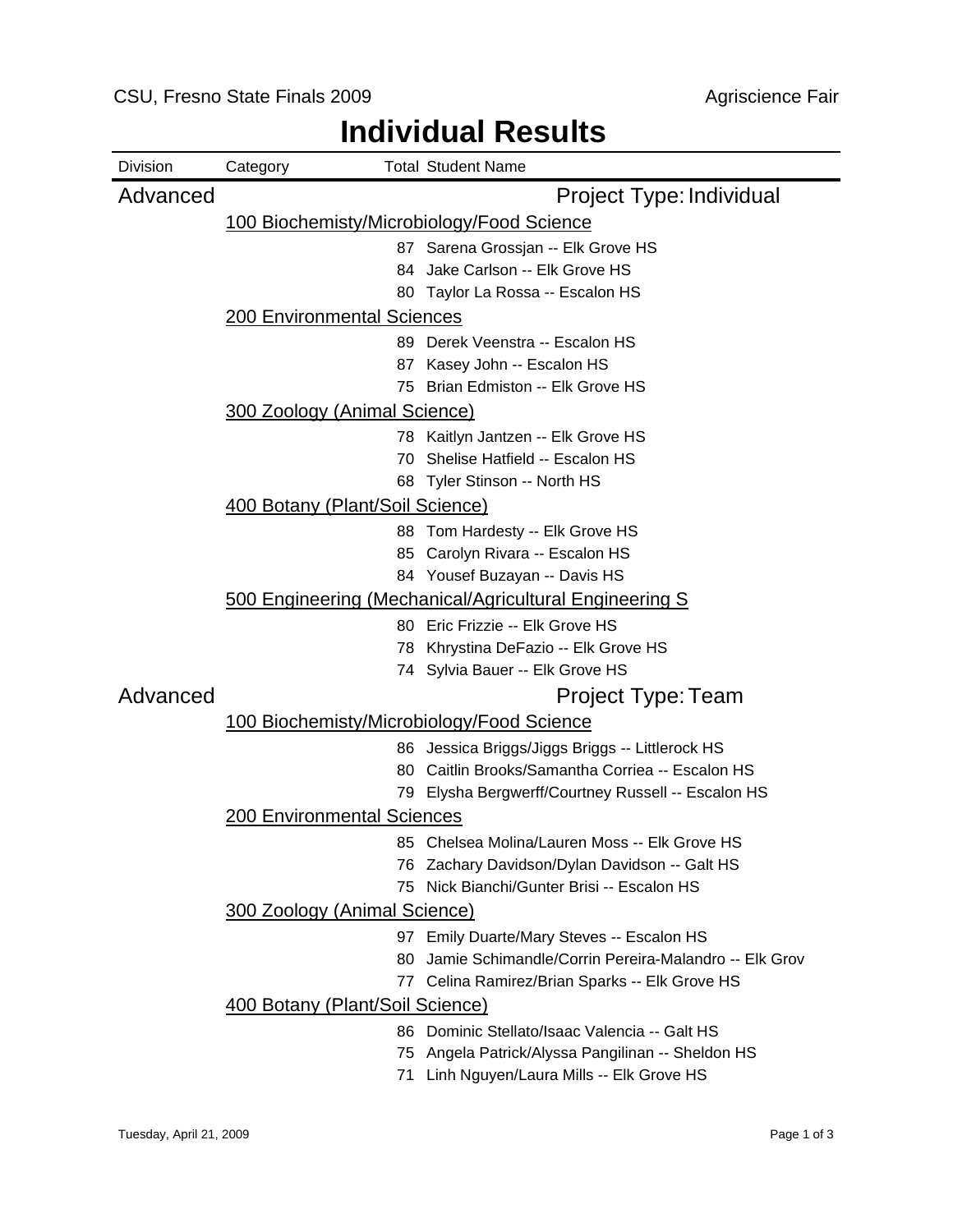| <b>Division</b> | Category | <b>Total Student Name</b>                               |
|-----------------|----------|---------------------------------------------------------|
|                 |          | 500 Engineering (Mechanical/Agricultural Engineering S) |

77 Amanda Meehan/Ana Lucas -- Elk Grove HS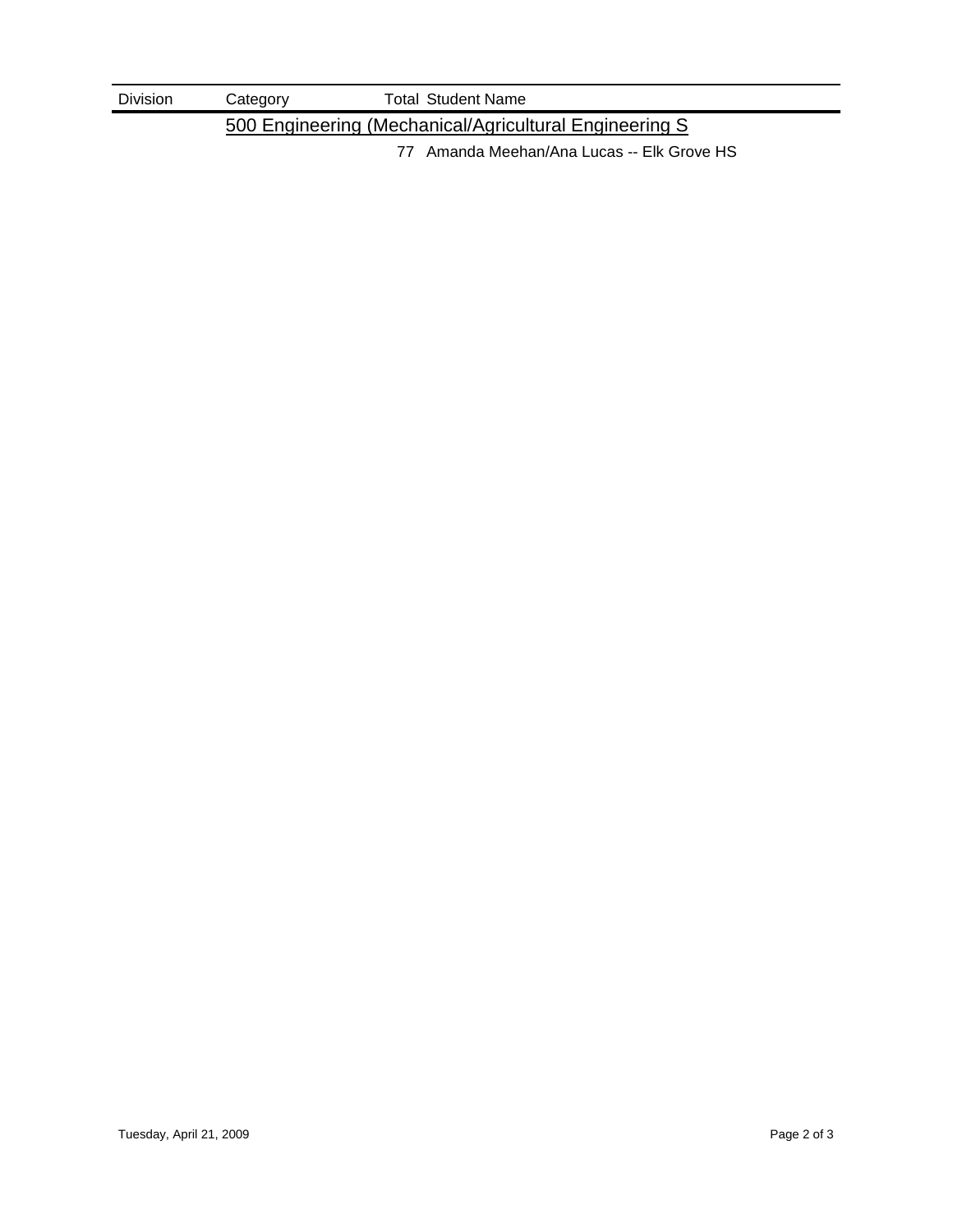| Division      | Category                                               |     | <b>Total Student Name</b>                                                                        |  |  |  |  |  |
|---------------|--------------------------------------------------------|-----|--------------------------------------------------------------------------------------------------|--|--|--|--|--|
| <b>Novice</b> |                                                        |     | Project Type: Individual                                                                         |  |  |  |  |  |
|               | <u>100 Biochemisty/Microbiology/Food Science</u>       |     |                                                                                                  |  |  |  |  |  |
|               |                                                        |     | 92 Colin O'Hair -- Elk Grove HS                                                                  |  |  |  |  |  |
|               |                                                        | 89  | Jason Huber -- Elk Grove HS                                                                      |  |  |  |  |  |
|               | 82 Janiece Martin -- Sheldon HS                        |     |                                                                                                  |  |  |  |  |  |
|               | <b>200 Environmental Sciences</b>                      |     |                                                                                                  |  |  |  |  |  |
|               | 70 Matteo Poort -- Davis HS                            |     |                                                                                                  |  |  |  |  |  |
|               | Dominic D'Angelo -- Davis HS                           |     |                                                                                                  |  |  |  |  |  |
|               | 60 Caitlin Dockery -- Lodi HS                          |     |                                                                                                  |  |  |  |  |  |
|               | 300 Zoology (Animal Science)                           |     |                                                                                                  |  |  |  |  |  |
|               |                                                        |     | 70 Caitlin Wolford -- Lodi HS                                                                    |  |  |  |  |  |
|               |                                                        | 65  | Jordan Sparrowk -- Lodi HS<br>64 Steven Boswell -- Lodi HS                                       |  |  |  |  |  |
|               | 400 Botany (Plant/Soil Science)                        |     |                                                                                                  |  |  |  |  |  |
|               |                                                        |     |                                                                                                  |  |  |  |  |  |
|               |                                                        | 71  | 88 Kyle Rose -- Escalon HS<br>Maddie Stone -- Elk Grove HS                                       |  |  |  |  |  |
|               |                                                        |     | 69 Ashley Cropper -- Lodi HS                                                                     |  |  |  |  |  |
|               | 500 Engineering (Mechanical/Agricultural Engineering S |     |                                                                                                  |  |  |  |  |  |
|               |                                                        |     | 72 Joey Clifford -- Elk Grove HS                                                                 |  |  |  |  |  |
|               |                                                        |     | 54 Christopher Gilks -- Elk Grove HS                                                             |  |  |  |  |  |
| <b>Novice</b> |                                                        |     | Project Type: Team                                                                               |  |  |  |  |  |
|               | 100 Biochemisty/Microbiology/Food Science              |     |                                                                                                  |  |  |  |  |  |
|               |                                                        |     | 64 Connor Scott/Andrew Alvarez -- Elk Grove HS                                                   |  |  |  |  |  |
|               |                                                        |     | 54 Sandra Martinez/Alpha Berrie -- Sheldon HS                                                    |  |  |  |  |  |
|               | <b>200 Environmental Sciences</b>                      |     |                                                                                                  |  |  |  |  |  |
|               |                                                        |     | 78 Krystal Matlen/Tayler Merritt -- Elk Grove HS                                                 |  |  |  |  |  |
|               |                                                        | 66  | Bailee Wilson/Blake McTaggart -- Elk Grove HS                                                    |  |  |  |  |  |
|               |                                                        |     | 52 Saphire Lamb-Hoover/Shelby Wills -- Elk Grove HS                                              |  |  |  |  |  |
|               | 300 Zoology (Animal Science)                           |     |                                                                                                  |  |  |  |  |  |
|               |                                                        |     | 62 Shelbi Thall/Courtney Miller -- Lodi HS                                                       |  |  |  |  |  |
|               |                                                        | 60  | Kaitlyn Helmholz/Scott Cerarin -- Elk Grove HS                                                   |  |  |  |  |  |
|               | 400 Botany (Plant/Soil Science)                        |     |                                                                                                  |  |  |  |  |  |
|               |                                                        |     | 88 Hannah Beeler/Arissa Chunn -- Escalon HS<br>79 Jessica Recinos/Derrick Beshears -- Sheldon HS |  |  |  |  |  |
|               |                                                        | 77. | Molly Swanberg/Kyle Davis -- Elk Grove HS                                                        |  |  |  |  |  |
|               |                                                        |     | 500 Engineering (Mechanical/Agricultural Engineering S                                           |  |  |  |  |  |
|               |                                                        |     | 74 Chrissy Edmiston/Gerald Moen -- Elk Grove HS                                                  |  |  |  |  |  |
|               |                                                        | 68  | James Collins/Justine Robbins -- Lodi HS                                                         |  |  |  |  |  |
|               |                                                        |     | 59 Kaitlin Kolb/Erica Jones -- Elk Grove HS                                                      |  |  |  |  |  |
|               |                                                        |     |                                                                                                  |  |  |  |  |  |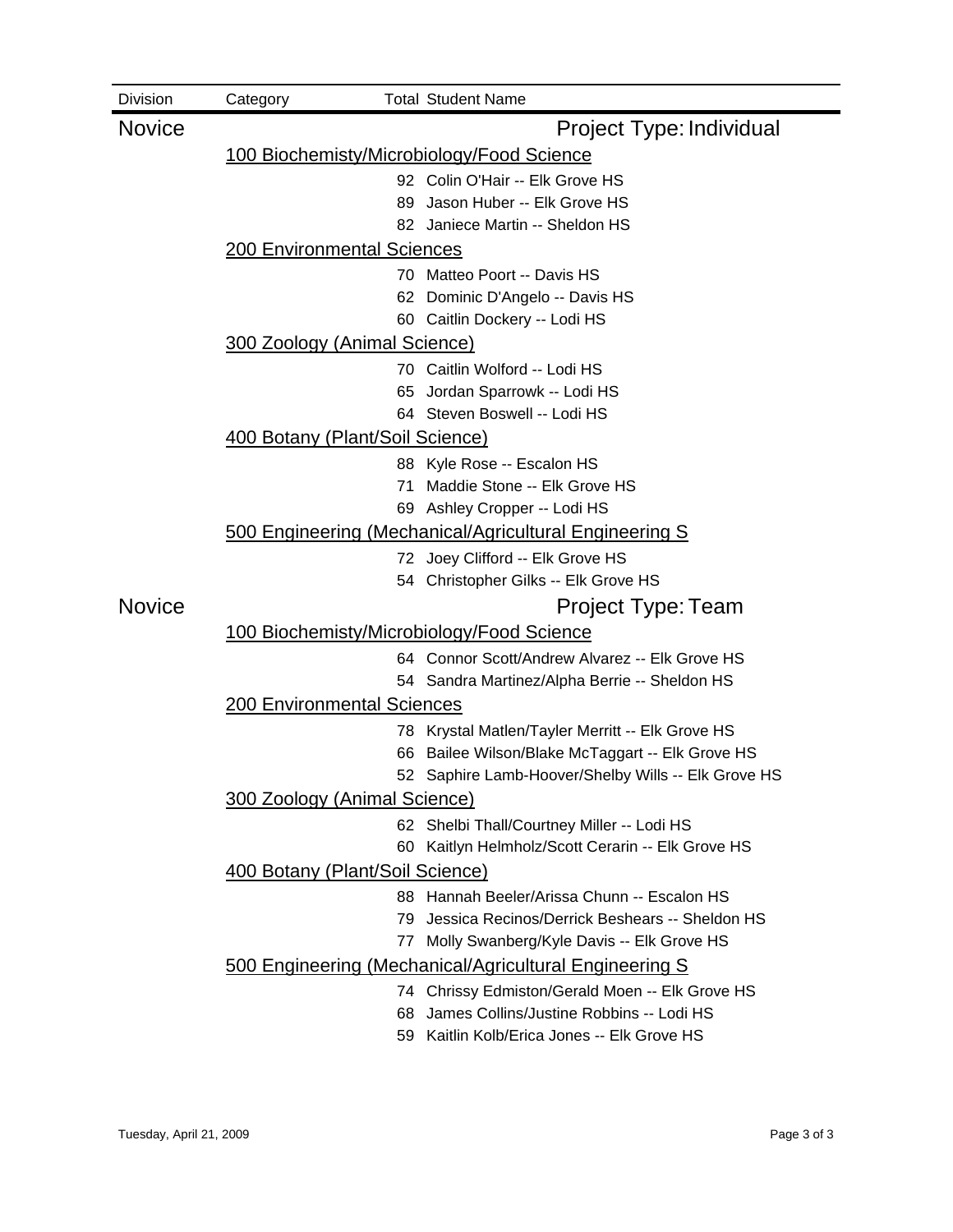### CSU, Fresno State Finals 2009 **Agriscience Fair** Agriscience Fair

# Detail Results

| D   | <b>Student Name</b>      | Chapter               | <b>Category</b> | <b>Division</b> | <b>Type</b> | Table | <b>Paper</b> | <b>Board</b> | <b>Total</b> | DQ                       |
|-----|--------------------------|-----------------------|-----------------|-----------------|-------------|-------|--------------|--------------|--------------|--------------------------|
|     | Advanced -- 100          |                       |                 |                 |             |       |              |              |              |                          |
| 228 | Sarena Grossjan          | <b>Elk Grove HS</b>   | 100             | Advanced        | Individual  | 104   | 41           | 46           | 87           |                          |
| 207 | Jake Carlson             | <b>Elk Grove HS</b>   | 100             | Advanced        | Individual  | 105   | 40           | 44           | 84           | $\Box$                   |
| 248 | Taylor La Rossa          | <b>Escalon HS</b>     | 100             | Advanced        | Individual  | 106   | 42           | 38           | 80           | $\Box$                   |
| 215 | Kayla Fountain           | <b>Elk Grove HS</b>   | 100             | Advanced        | Individual  | 103   | 38           | 40           | 78           | $\Box$                   |
| 243 | Kristi Rigg              | <b>Escalon HS</b>     | 100             | Advanced        | Individual  | 108   | 40           | 34           | 74           | $\Box$                   |
| 190 | Analiese Scrivano        | <b>Bakersfield HS</b> | 100             | Advanced        | Individual  | 101   | 36           | 36           | 72           | $\Box$                   |
| 240 | Hannah Stuyt             | <b>Escalon HS</b>     | 100             | Advanced        | Individual  | 107   | 32           | 34           | 66           | $\Box$                   |
| 251 | <b>Matthew Hunt</b>      | Galt HS               | 100             | Advanced        | Individual  | 109   | 34           | 29           | 63           | $\overline{\phantom{a}}$ |
| 274 | <b>Nick Wells</b>        | Lodi HS               | 100             | Advanced        | Individual  | 110   | 32           | 29           | 61           | $\Box$                   |
| 191 | Kelli Williamson         | Clovis East HS        | 100             | Advanced        | Individual  | 102   | 24           | 32           | 56           | $\Box$                   |
|     | Advanced -- 200          |                       |                 |                 |             |       |              |              |              |                          |
| 235 | Derek Veenstra           | Escalon HS            | 200             | Advanced        | Individual  | 205   | 44           | 45           | 89           |                          |
| 242 | Kasey John               | <b>Escalon HS</b>     | 200             | Advanced        | Individual  | 206   | 42           | 45           | 87           | $\Box$                   |
| 199 | <b>Brian Edmiston</b>    | <b>Elk Grove HS</b>   | 200             | Advanced        | Individual  | 203   | 34           | 41           | 75           | $\Box$                   |
| 194 | <b>Maddie Trost</b>      | Davis HS              | 200             | Advanced        | Individual  | 201   | 36           | 34           | 70           | $\Box$                   |
| 216 | Kellie Christensen       | <b>Elk Grove HS</b>   | 200             | Advanced        | Individual  | 204   | 32           | 38           | 70           | $\Box$                   |
| 278 | <b>Tera Danero</b>       | Lodi HS               | 200             | Advanced        | Individual  | 209   | 22           | 38           | 60           | $\Box$                   |
| 224 | <b>Matthew Blackburn</b> | <b>Elk Grove HS</b>   | 200             | Advanced        | Individual  | 202   | 26           | 31           | 57           | $\Box$                   |
| 264 | Carissa Domenech         | Lodi HS               | 200             | Advanced        | Individual  | 208   | 25           | 30           | 55           | $\Box$                   |
| 266 | <b>Emily Ertz</b>        | Lodi HS               | 200             | Advanced        | Individual  | 207   | 22           | 32           | 54           | $\Box$                   |
| 283 | <b>Eric Villasenor</b>   | Nipomo HS             | 200             | Advanced        | Individual  | 210   |              |              |              | $\blacktriangledown$     |
|     | Advanced -- 300          |                       |                 |                 |             |       |              |              |              |                          |
| 214 | Kaitlyn Jantzen          | <b>Elk Grove HS</b>   | 300             | Advanced        | Individual  | 302   | 37           | 41           | 78           |                          |
| 247 | <b>Shelise Hatfield</b>  | <b>Escalon HS</b>     | 300             | Advanced        | Individual  | 303   | 32           | 38           | 70           |                          |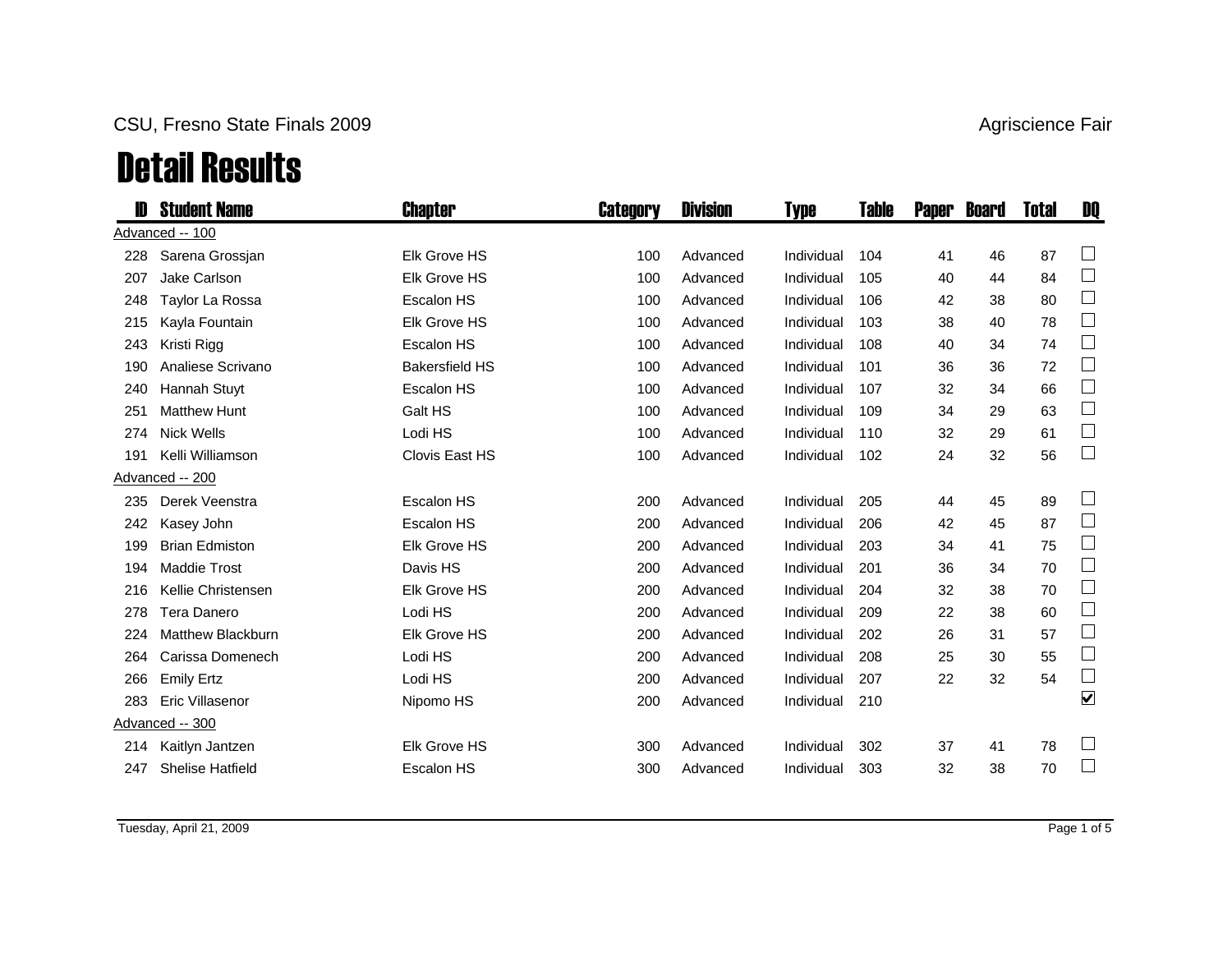| D   | <b>Student Name</b>               | <b>Chapter</b>       | Category | <b>Division</b> | <b>Type</b> | <b>Table</b> | <b>Paper</b> | <b>Board</b> | <b>Total</b> | DQ                          |
|-----|-----------------------------------|----------------------|----------|-----------------|-------------|--------------|--------------|--------------|--------------|-----------------------------|
| 286 | <b>Tyler Stinson</b>              | North HS             | 300      | Advanced        | Individual  | 306          | 34           | 34           | 68           |                             |
| 211 | Jordan Albiani                    | <b>Elk Grove HS</b>  | 300      | Advanced        | Individual  | 301          | 27           | 41           | 68           | $\Box$                      |
| 253 | Johannah Fernandes                | <b>Hemet HS</b>      | 300      | Advanced        | Individual  | 305          | 28           | 36           | 64           | $\Box$                      |
| 249 | Alexis Silva                      | Galt HS              | 300      | Advanced        | Individual  | 304          | 26           | 33           | 59           | $\Box$                      |
| 297 | Katya Martinez                    | Sonora HS            | 300      | Advanced        | Individual  | 307          | 13           | 25           | 38           | $\Box$                      |
| 294 | Jacob Rodriguez                   | Sonora HS            | 300      | Advanced        | Individual  | 308          | 4            | 17           | 21           | $\overline{\phantom{a}}$    |
| 295 | Alexas Robles                     | Sonora HS            | 300      | Advanced        | Individual  | 309          | 6            | 12           | 18           | $\overline{\phantom{a}}$    |
|     | Advanced -- 400                   |                      |          |                 |             |              |              |              |              |                             |
| 230 | Tom Hardesty                      | <b>Elk Grove HS</b>  | 400      | Advanced        | Individual  | 402          | 42           | 46           | 88           | $\sqcup$                    |
| 234 | Carolyn Rivara                    | <b>Escalon HS</b>    | 400      | Advanced        | Individual  | 405          | 41           | 44           | 85           | $\overline{\phantom{a}}$    |
| 196 | Yousef Buzayan                    | Davis HS             | 400      | Advanced        | Individual  | 401          | 42           | 42           | 84           | $\Box$                      |
| 238 | Griffin Longstreth                | Escalon HS           | 400      | Advanced        | Individual  | 404          | 42           | 41           | 83           | $\overline{\phantom{a}}$    |
| 241 | Kaitlyn Konecny                   | <b>Escalon HS</b>    | 400      | Advanced        | Individual  | 403          | 36           | 43           | 79           | $\Box$                      |
| 280 | Yesenia Huerta                    | Lodi HS              | 400      | Advanced        | Individual  | 407          | 41           | 36           | 77           | $\Box$                      |
| 287 | <b>Kelsey Sears</b>               | North HS             | 400      | Advanced        | Individual  | 410          | 38           | 38           | 76           | $\Box$                      |
| 255 | Karinne Okerlund                  | <b>Littlerock HS</b> | 400      | Advanced        | Individual  | 406          | 30           | 36           | 66           | $\Box$                      |
| 296 | <b>Edgar Godinez</b>              | Sonora HS            | 400      | Advanced        | Individual  | 411          | 25           | 32           | 57           | $\Box$                      |
| 284 | <b>Frank Soares</b>               | Nipomo HS            | 400      | Advanced        | Individual  | 408          | 24           | 29           | 53           | $\Box$                      |
| 285 | Kayla Chavez                      | Nipomo HS            | 400      | Advanced        | Individual  | 409          |              |              |              | $\blacktriangledown$        |
|     | Advanced -- 500                   |                      |          |                 |             |              |              |              |              |                             |
| 206 | <b>Eric Frizzie</b>               | Elk Grove HS         | 500      | Advanced        | Individual  | 503          | 42           | 38           | 80           | $\Box$                      |
| 218 | Khrystina DeFazio                 | <b>Elk Grove HS</b>  | 500      | Advanced        | Individual  | 502          | 40           | 38           | 78           | $\Box$                      |
| 229 | Sylvia Bauer                      | Elk Grove HS         | 500      | Advanced        | Individual  | 501          | 38           | 36           | 74           | $\Box$                      |
| 260 | <b>Brandon Jungeblut</b>          | Lodi HS              | 500      | Advanced        | Individual  | 505          | 32           | 32           | 64           | $\Box$                      |
| 220 | Kyle Noland                       | Elk Grove HS         | 500      | Advanced        | Individual  | 504          | 29           | 30           | 59           | $\mathcal{L}_{\mathcal{A}}$ |
|     | Advanced -- 100                   |                      |          |                 |             |              |              |              |              |                             |
| 256 | Jessica Briggs/Jiggs Briggs       | <b>Littlerock HS</b> | 100      | Advanced        | Team        | 114          | 44           | 42           | 86           | $\Box$                      |
| 233 | Caitlin Brooks/Samantha Corriea   | <b>Escalon HS</b>    | 100      | Advanced        | Team        | 113          | 42           | 38           | 80           | $\Box$                      |
| 236 | Elysha Bergwerff/Courtney Russell | Escalon HS           | 100      | Advanced        | Team        | 112          | 41           | 38           | 79           | $\Box$                      |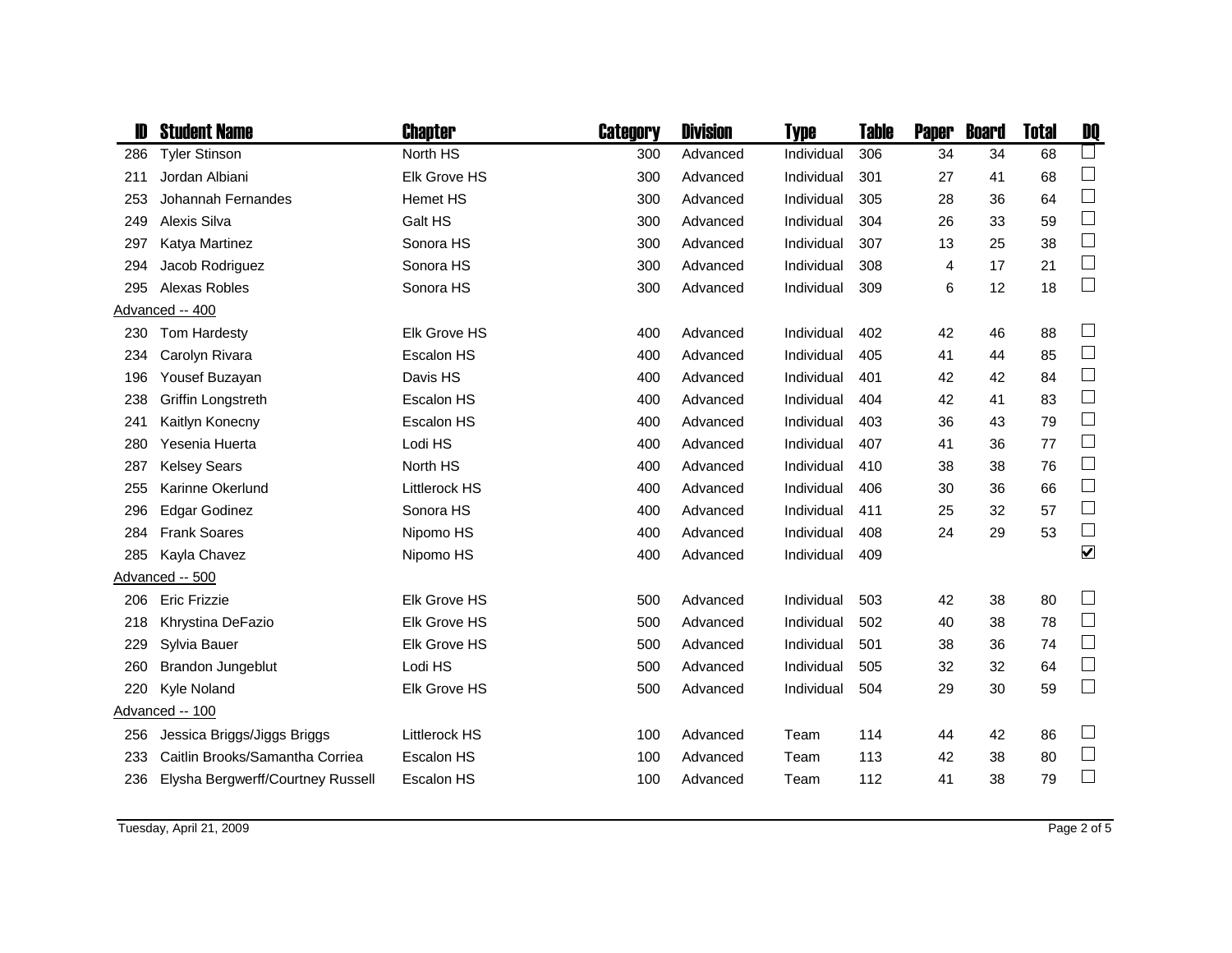|     | <b>Student Name</b>                | Chapter             | Category | <b>Division</b> | Type       | Table | <b>Paper</b> | <b>Board</b> | <b>Total</b> | DQ                          |
|-----|------------------------------------|---------------------|----------|-----------------|------------|-------|--------------|--------------|--------------|-----------------------------|
| 270 | Jessica Stanley/Jacqui Stanley     | Lodi HS             | 100      | Advanced        | Team       | 115   | 39           | 36           | 75           | $\Box$                      |
| 226 | Ryan Reagan/Jessica Reagan         | Elk Grove HS        | 100      | Advanced        | Team       | 111   | 32           | 38           | 70           | $\Box$                      |
|     | Advanced -- 200                    |                     |          |                 |            |       |              |              |              |                             |
| 201 | Chelsea Molina/Lauren Moss         | Elk Grove HS        | 200      | Advanced        | Team       | 211   | 43           | 42           | 85           | $\Box$                      |
| 252 | Zachary Davidson/Dylan Davidson    | Galt HS             | 200      | Advanced        | Team       | 213   | 40           | 36           | 76           | $\Box$                      |
| 246 | Nick Bianchi/Gunter Brisi          | Escalon HS          | 200      | Advanced        | Team       | 212   | 40           | 35           | 75           | $\mathcal{L}_{\mathcal{A}}$ |
| 257 | Amanda Crusos/Kendra Thomason      | Lodi HS             | 200      | Advanced        | Team       | 214   | 30           | 33           | 63           | $\Box$                      |
|     | Advanced -- 300                    |                     |          |                 |            |       |              |              |              |                             |
| 237 | <b>Emily Duarte/Mary Steves</b>    | Escalon HS          | 300      | Advanced        | Team       | 313   | 48           | 49           | 97           | $\Box$                      |
| 208 | Jamie Schimandle/Corrin Pereira-Ma | Elk Grove HS        | 300      | Advanced        | Team       | 311   | 40           | 40           | 80           | $\Box$                      |
| 200 | Celina Ramirez/Brian Sparks        | <b>Elk Grove HS</b> | 300      | Advanced        | Team       | 310   | 37           | 40           | 77           | $\Box$                      |
| 223 | Maggie Hudnall/Kelly Dorricott     | <b>Elk Grove HS</b> | 300      | Advanced        | Team       | 312   | 33           | 39           | 72           | $\Box$                      |
| 272 | Meghan Van Ruiten/Nick Burry       | Lodi HS             | 300      | Advanced        | Team       | 314   | 32           | 35           | 67           | $\Box$                      |
|     | Advanced -- 400                    |                     |          |                 |            |       |              |              |              |                             |
| 250 | Dominic Stellato/Isaac Valencia    | Galt HS             | 400      | Advanced        | Team       | 414   | 42           | 44           | 86           | $\Box$                      |
| 293 | Angela Patrick/Alyssa Pangilinan   | Sheldon HS          | 400      | Advanced        | Team       | 416   | 35           | 40           | 75           | $\Box$                      |
| 221 | Linh Nguyen/Laura Mills            | <b>Elk Grove HS</b> | 400      | Advanced        | Team       | 412   | 32           | 39           | 71           | $\Box$                      |
| 245 | Morgan Jensen/Emily Stevens        | Escalon HS          | 400      | Advanced        | Team       | 413   | 33           | 36           | 69           | $\Box$                      |
| 291 | Haleyann Freedman/Sandy Xiong      | Sheldon HS          | 400      | Advanced        | Team       | 415   | 30           | 33           | 63           | $\Box$                      |
|     | Advanced -- 500                    |                     |          |                 |            |       |              |              |              |                             |
|     | 197 Amanda Meehan/Ana Lucas        | Elk Grove HS        | 500      | Advanced        | Team       | 506   | 40           | 37           | 77           | $\mathcal{L}_{\mathcal{A}}$ |
|     | Novice -- 100                      |                     |          |                 |            |       |              |              |              |                             |
| 204 | Colin O'Hair                       | Elk Grove HS        | 100      | Novice          | Individual | 117   | 47           | 45           | 92           | $\Box$                      |
| 209 | Jason Huber                        | Elk Grove HS        | 100      | Novice          | Individual | 116   | 44           | 45           | 89           | $\Box$                      |
| 290 | Janiece Martin                     | Sheldon HS          | 100      | Novice          | Individual | 118   | 42           | 40           | 82           | $\Box$                      |
|     | Novice -- 200                      |                     |          |                 |            |       |              |              |              |                             |
| 195 | <b>Matteo Poort</b>                | Davis HS            | 200      | Novice          | Individual | 217   | 34           | 36           | 70           | $\Box$                      |
| 193 | Dominic D'Angelo                   | Davis HS            | 200      | Novice          | Individual | 216   | 28           | 34           | 62           | $\Box$                      |
| 262 | <b>Caitlin Dockery</b>             | Lodi HS             | 200      | Novice          | Individual | 218   | 26           | 34           | 60           | $\Box$                      |
|     |                                    |                     |          |                 |            |       |              |              |              |                             |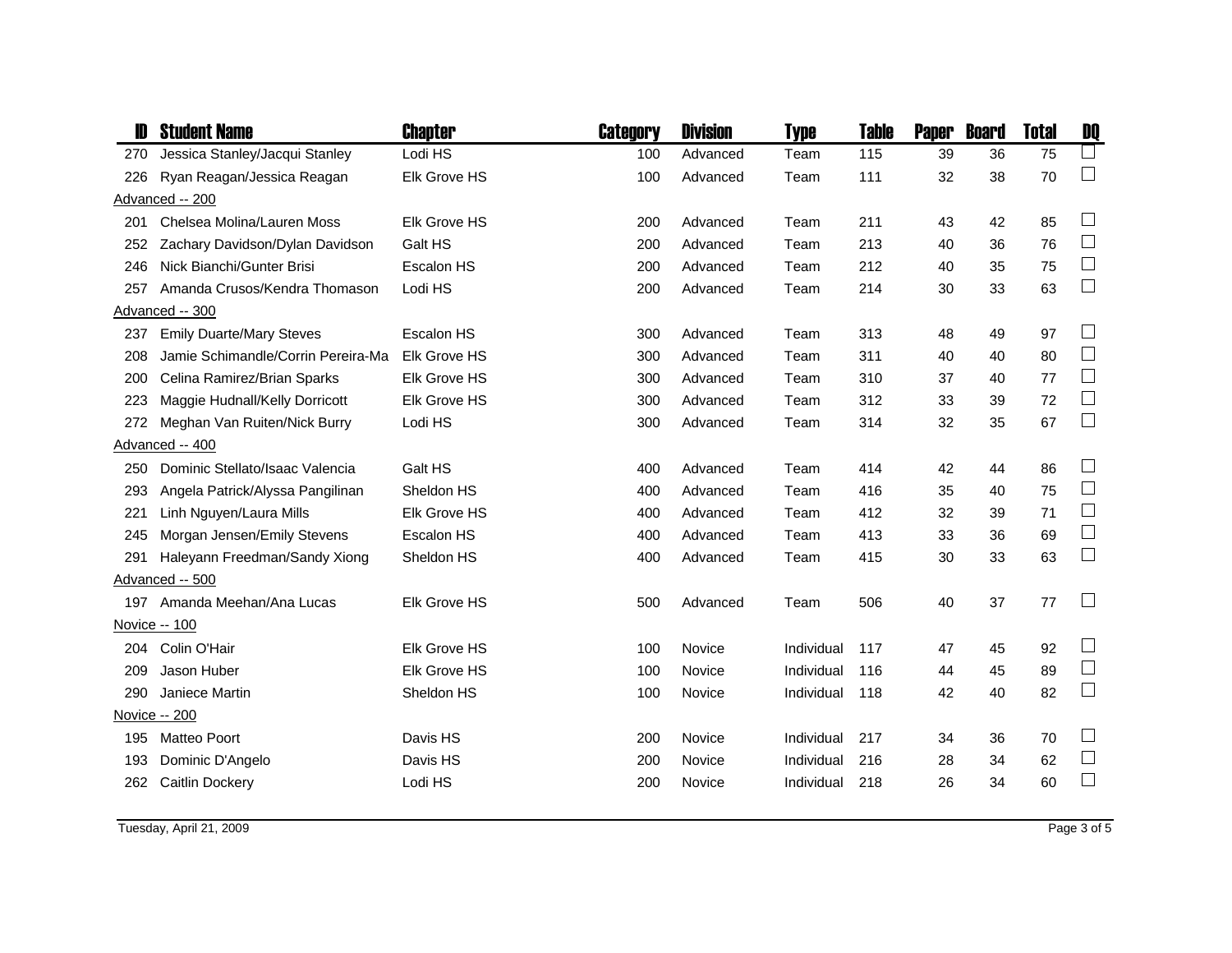|     | <b>Student Name</b>                | Chapter              | Category | <b>Division</b> | Type       | <b>Table</b> | <b>Paper</b> | <b>Board</b> | <b>Total</b> | DQ                                    |
|-----|------------------------------------|----------------------|----------|-----------------|------------|--------------|--------------|--------------|--------------|---------------------------------------|
| 192 | Madeline Kuber                     | Clovis East HS       | 200      | Novice          | Individual | 215          | 24           | 33           | 57           | $\Box$                                |
| 279 | Victoria Pritchard                 | Lodi HS              | 200      | Novice          | Individual | 219          | 22           | 32           | 54           | $\Box$                                |
|     | Novice -- 300                      |                      |          |                 |            |              |              |              |              |                                       |
| 263 | Caitlin Wolford                    | Lodi HS              | 300      | Novice          | Individual | 315          | 38           | 32           | 70           | $\Box$                                |
| 271 | Jordan Sparrowk                    | Lodi HS              | 300      | Novice          | Individual | 317          | 32           | 33           | 65           | $\Box$                                |
| 277 | <b>Steven Boswell</b>              | Lodi HS              | 300      | Novice          | Individual | 318          | 31           | 33           | 64           | $\Box$                                |
| 267 | <b>Emily Keyian</b>                | Lodi HS              | 300      | Novice          | Individual | 316          | 34           | 28           | 62           | $\Box$                                |
| 268 | <b>Irvin Contreras</b>             | Lodi HS              | 300      | Novice          | Individual | 319          | 26           | 31           | 57           | $\begin{array}{c} \hline \end{array}$ |
| 275 | Riley Jackson                      | Lodi HS              | 300      | Novice          | Individual | 320          | 20           | 22           | 42           | $\Box$                                |
| 282 | Kristyn Rossiter                   | Marysville HS        | 300      | Novice          | Individual | 321          |              |              |              | $\blacktriangledown$                  |
|     | Novice -- 400                      |                      |          |                 |            |              |              |              |              |                                       |
| 244 | Kyle Rose                          | Escalon HS           | 400      | Novice          | Individual | 420          | 43           | 45           | 88           |                                       |
| 222 | <b>Maddie Stone</b>                | Elk Grove HS         | 400      | Novice          | Individual | 418          | 36           | 35           | 71           | $\Box$                                |
| 259 | <b>Ashley Cropper</b>              | Lodi HS              | 400      | Novice          | Individual | 422          | 33           | 36           | 69           | $\Box$                                |
| 217 | Kendall Cahill                     | Elk Grove HS         | 400      | Novice          | Individual | 417          | 32           | 36           | 68           | $\Box$                                |
| 261 | Brianna Van Diemen                 | Lodi HS              | 400      | Novice          | Individual | 423          | 34           | 31           | 65           | $\Box$                                |
| 254 | Elvira Covarrubias                 | <b>Littlerock HS</b> | 400      | Novice          | Individual | 421          | 33           | 24           | 57           | $\Box$                                |
|     | Novice -- 500                      |                      |          |                 |            |              |              |              |              |                                       |
| 210 | Joey Clifford                      | <b>Elk Grove HS</b>  | 500      | Novice          | Individual | 511          | 38           | 34           | 72           | $\Box$                                |
| 203 | <b>Christopher Gilks</b>           | Elk Grove HS         | 500      | Novice          | Individual | 512          | 29           | 25           | 54           | $\Box$                                |
|     | Novice -- 100                      |                      |          |                 |            |              |              |              |              |                                       |
| 205 | <b>Connor Scott/Andrew Alvarez</b> | Elk Grove HS         | 100      | Novice          | Team       | 119          | 31           | 33           | 64           | $\Box$                                |
| 289 | Sandra Martinez/Alpha Berrie       | Sheldon HS           | 100      | Novice          | Team       | 121          | 26           | 28           | 54           | $\Box$                                |
| 281 | Kayla Roubal/Shae McElroy          | Marysville HS        | 100      | Novice          | Team       | 120          |              |              |              | $\blacktriangledown$                  |
|     | Novice -- 200                      |                      |          |                 |            |              |              |              |              |                                       |
| 219 | Krystal Matlen/Tayler Merritt      | Elk Grove HS         | 200      | Novice          | Team       | 220          | 40           | 38           | 78           | $\overline{\phantom{a}}$              |
| 198 | Bailee Wilson/Blake McTaggart      | <b>Elk Grove HS</b>  | 200      | Novice          | Team       | 222          | 32           | 34           | 66           | $\Box$                                |
| 227 | Saphire Lamb-Hoover/Shelby Wills   | Elk Grove HS         | 200      | Novice          | Team       | 221          | 26           | 26           | 52           | $\overline{\phantom{a}}$              |
|     | Novice -- 300                      |                      |          |                 |            |              |              |              |              |                                       |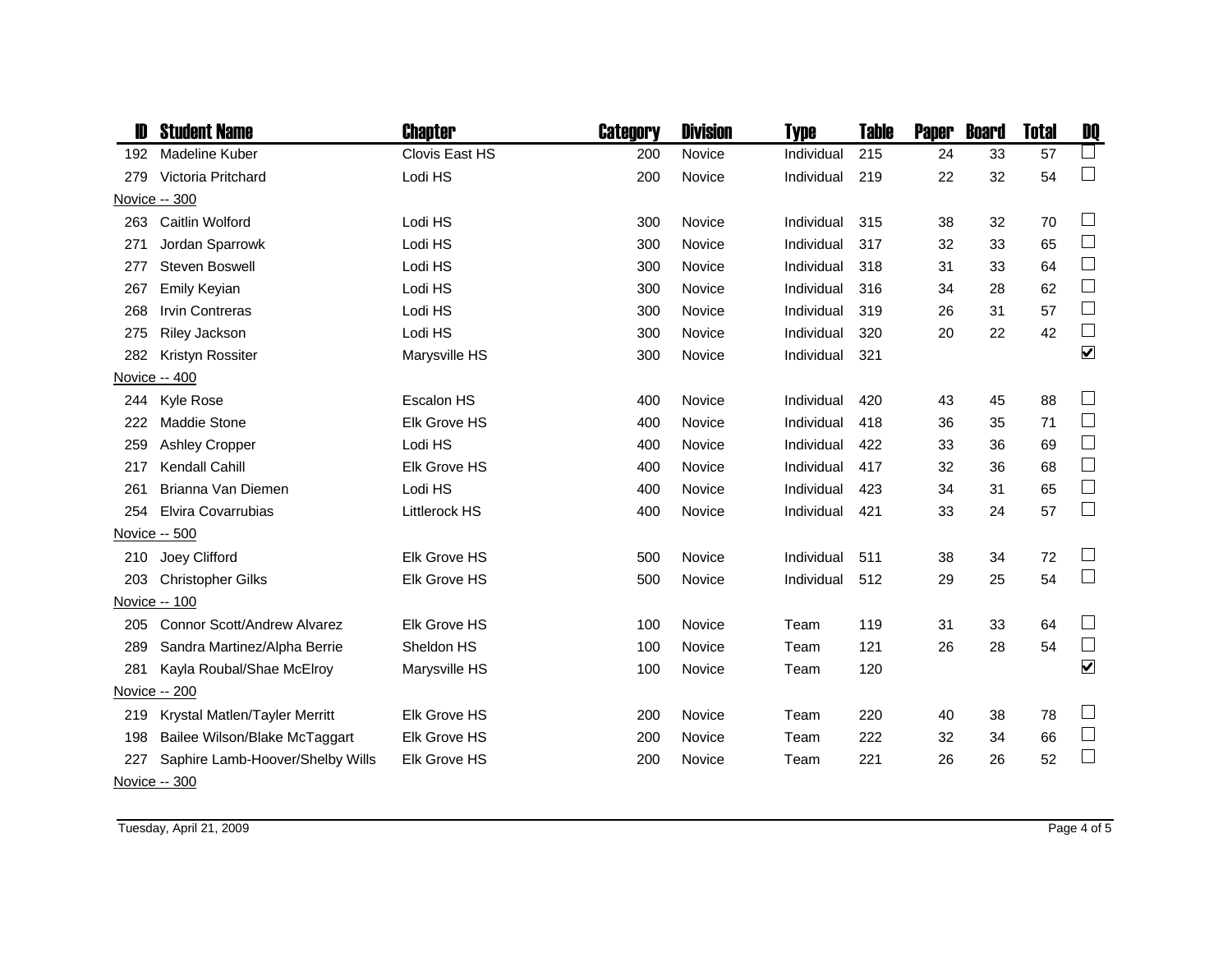| D   | <b>Student Name</b>              | Chapter             | Category | <b>Division</b> | <b>Type</b> | Table | <b>Paper</b> | <b>Board</b> | Total | DQ                          |
|-----|----------------------------------|---------------------|----------|-----------------|-------------|-------|--------------|--------------|-------|-----------------------------|
| 276 | Shelbi Thall/Courtney Miller     | Lodi HS             | 300      | Novice          | Team        | 323   | 30           | 32           | 62    |                             |
| 213 | Kaitlyn Helmholz/Scott Cerarin   | <b>Elk Grove HS</b> | 300      | Novice          | Team        | 322   | 30           | 30           | 60    |                             |
|     | Novice -- 400                    |                     |          |                 |             |       |              |              |       |                             |
| 239 | Hannah Beeler/Arissa Chunn       | Escalon HS          | 400      | <b>Novice</b>   | Team        | 425   | 44           | 44           | 88    |                             |
| 292 | Jessica Recinos/Derrick Beshears | Sheldon HS          | 400      | Novice          | Team        | 428   | 37           | 42           | 79    |                             |
| 225 | Molly Swanberg/Kyle Davis        | Elk Grove HS        | 400      | Novice          | Team        | 424   | 39           | 38           | 77    |                             |
| 265 | Corey Christian/Robert Geiszler  | Lodi HS             | 400      | Novice          | Team        | 427   | 36           | 37           | 73    |                             |
| 273 | Michaela Dennis/Katie Bentz      | Lodi HS             | 400      | Novice          | Team        | 426   | 36           | 36           | 72    | J.                          |
| 288 | John Saejao/Kelly Gibbs          | Sheldon HS          | 400      | Novice          | Team        | 429   |              |              |       | $\blacktriangledown$        |
|     | Novice -- 500                    |                     |          |                 |             |       |              |              |       |                             |
| 202 | Chrissy Edmiston/Gerald Moen     | Elk Grove HS        | 500      | <b>Novice</b>   | Team        | 508   | 34           | 40           | 74    |                             |
| 269 | James Collins/Justine Robbins    | Lodi HS             | 500      | Novice          | Team        | 509   | 34           | 34           | 68    | $\mathcal{L}_{\mathcal{A}}$ |
| 212 | Kaitlin Kolb/Erica Jones         | Elk Grove HS        | 500      | Novice          | Team        | 507   | 29           | 30           | 59    | ÷.                          |
| 258 | Andrue Lower/Kyle Thomason       | Lodi HS             | 500      | Novice          | Team        | 510   | 27           | 24           | 51    |                             |